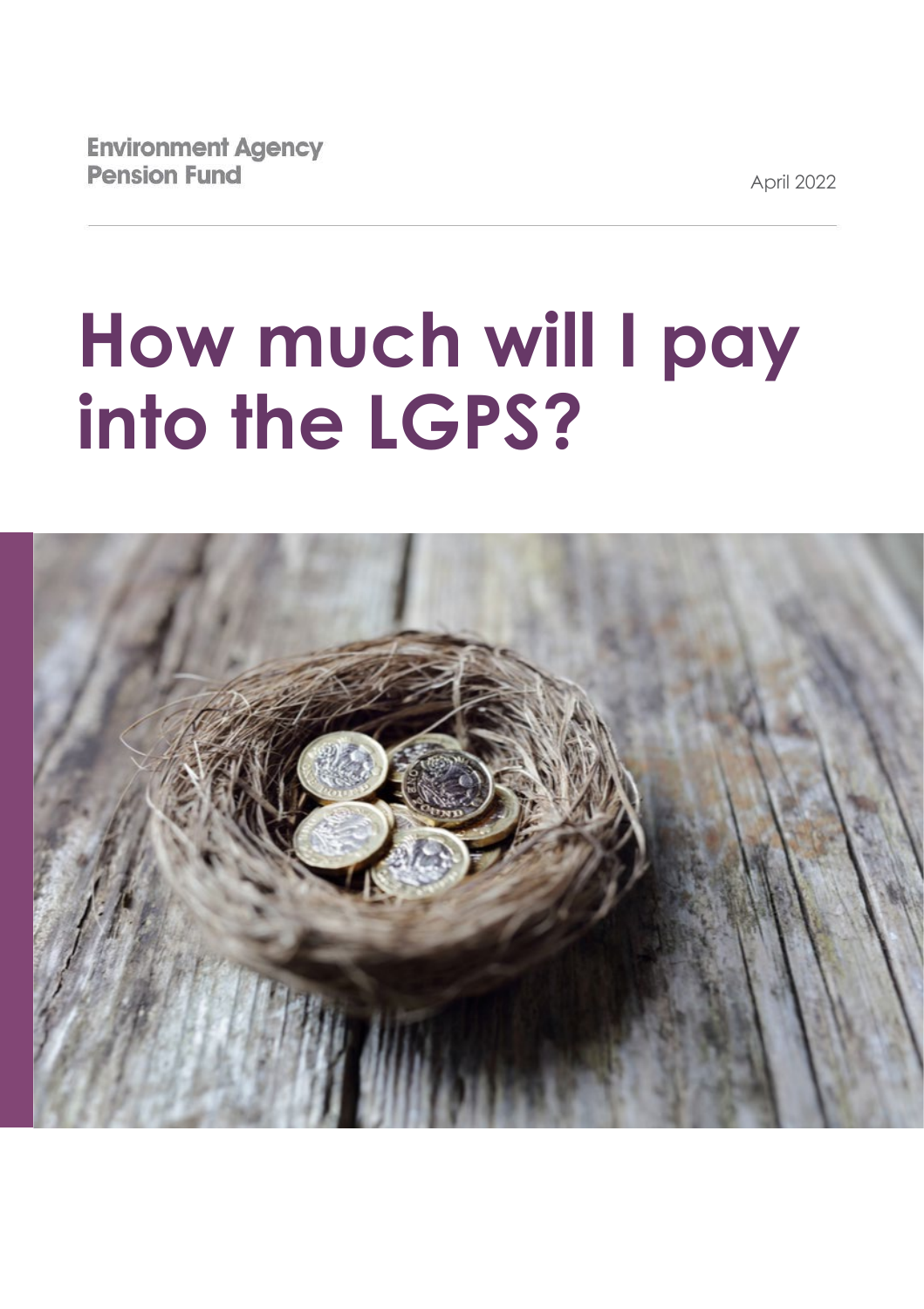## **What contribution rate applies to me?**

On 1 April each year, the pay bands increase by the same percentage as pensions increase, which is then rounded down to the nearest £100. From 1 April 2022, the contribution bands have increased by 3.1% for the Local Government Pension Scheme (LGPS).

Your contribution rate depends on how much pensionable pay you're actually paid and ranges between 5.5% and 12.5%.

**Here are the pay bands and rates that apply from 1 April 2022 to 31 March 2023**:

| <b>Band</b>   | <b>Main Section</b><br>contribution rate<br>1/49th accrual | 50:50 Section<br>contribution rate<br>1/98 <sup>th</sup> accrual | Pensionable pay range from 1 April 2022<br>based on the assessed pensionable pay you<br>receive |
|---------------|------------------------------------------------------------|------------------------------------------------------------------|-------------------------------------------------------------------------------------------------|
| <b>Band 1</b> | 5.5%                                                       | 2.75%                                                            | Up to £15,000                                                                                   |
| <b>Band 2</b> | 5.8%                                                       | 2.9%                                                             | £15,001 to £23,600                                                                              |
| <b>Band 3</b> | $6.5\%$                                                    | 3.25%                                                            | £23,601 to £38,300                                                                              |
| <b>Band 4</b> | 6.8%                                                       | 3.4%                                                             | £38,301 to £48,500                                                                              |
| <b>Band 5</b> | 8.5%                                                       | 4.25%                                                            | £48,501 to £67,900                                                                              |
| <b>Band 6</b> | 9.9%                                                       | 4.95%                                                            | £67,901 to £96,200                                                                              |
| <b>Band 7</b> | 10.5%                                                      | 5.25%                                                            | £96,201 to £113,400                                                                             |
| <b>Band 8</b> | 11.4%                                                      | 5.7%                                                             | £113,401 to £170,100                                                                            |
| <b>Band 9</b> | 12.5%                                                      | 6.25%                                                            | £170,101 or more                                                                                |

## **Will my contribution rate change?**

Most people's contribution rate will stay the same, but anyone close to a band threshold may be in a different band from 1 April 2022. This could be due to:

- A pay award
- A reduction or increase in your working hours
- Your employer reassessing your pensionable pay

If you do change band, your assessed pay and contribution rate will be shown on your April payslip. For more information, check the pension contribution policy, which is available on your intranet.

## **I'm not currently a contributing member, but I'm thinking of joining – how does it work?**

If you join or re-join the EAPF, you'll become a contributing member:

- **If you're a new employee (new joiners - Environment Agency employees only)** from the date you start your new employment
- **If you're an existing employee (re-joining)** from the start of your next pay period (though you're free to re-join from a later date.

In addition, you'll pay contributions based on your assessed pensionable pay applicable to your joining or re-joining date.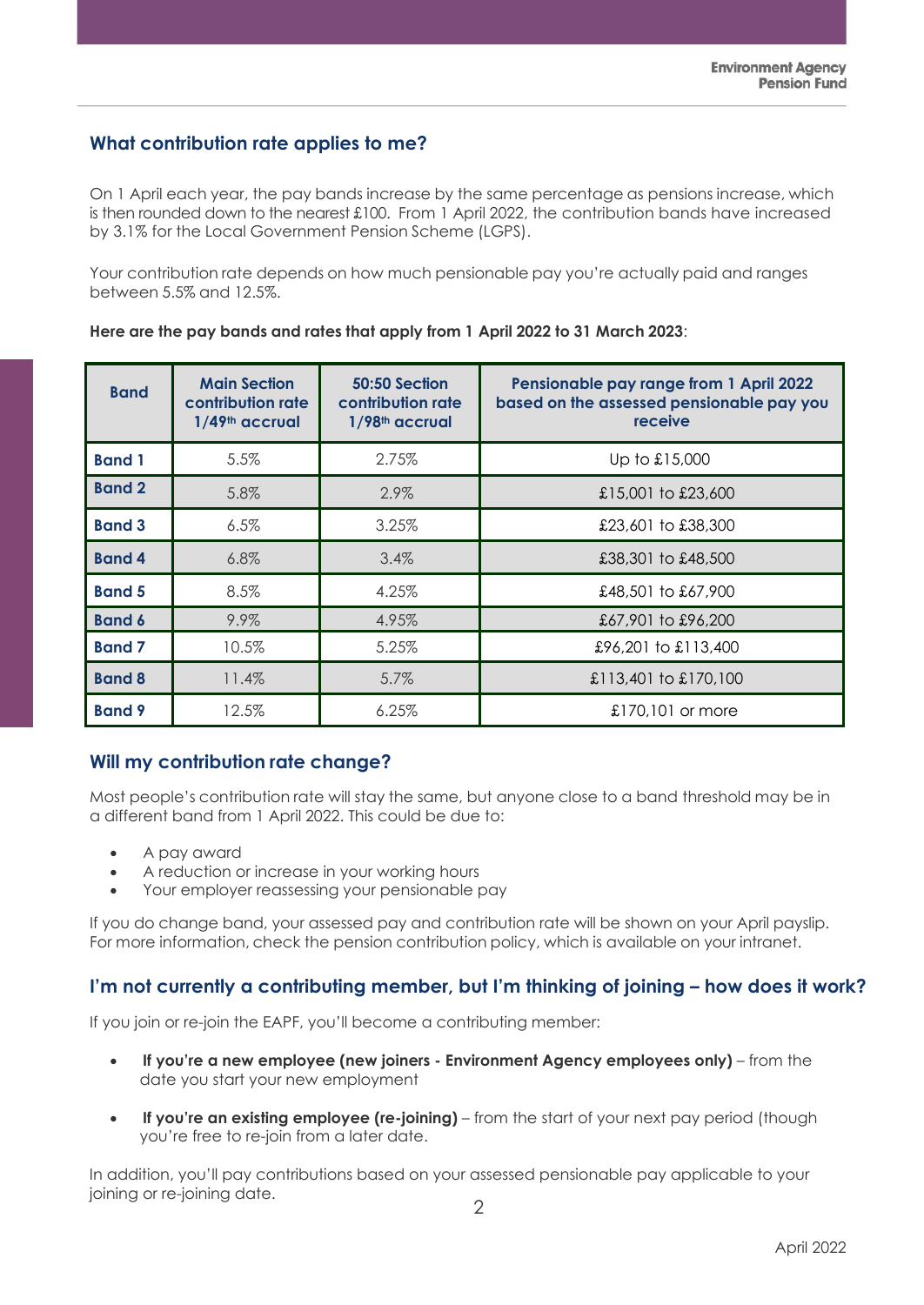## **The 50:50 Section**

The 50:50 Section of the LGPS allows you to pay half the contributions and build up half the normal rate of pension. If you choose to join the 50:50 Section, you can later rejoin the Main Section (and go back to paying the full contribution rate to receive full benefits), though you'll be automatically reenrolled into the Main Section under the following circumstances:

- On reaching your employer's automatic re-enrolment date, you'll be re-enrolled into the Main Section from the start of your next pay period (though you're free to re-join the 50:50 Section immediately afterwards); or
- If your pay is nil as a result of being on sick or child related leave, you'll be re-enrolled into the Main Section from the start of your next pay period (providing you're still on nil pay at the start of that period).

#### **What does your employer pay?**

A typical member currently pays less than one third of the cost of their pension and their employer contributes the remainder, currently equivalent to:

- 19% for the Environment Agency;
- 21.9% for Natural Resource Wales; and
- 22.7% for Shared Serviced Connected Limited (SSCL)

If you've chosen to enter the 50:50 Section, the contribution your employer makes does **not** drop.

## **Points to note**

Your assessed pensionable pay includes basic salary plus any permanent pensionable allowances, paid non-contractual overtime and paid additional hours for part time members.

More information can be found on the updated pension contribution policy which is available on your intranet.

If you work part time, your rate will be based on the pensionable pay you're paid.

Remember that your contributions attract tax relief at the time they're deducted from your pay, but you'll only receive tax relief on your pension contributions if you pay tax. However, the Government announced in the 2021Autumn Budget that it would make changes to the tax rules, so people who don't receive tax relief on their pension contributions can claim a top-up payment.

The first year in which you'll be able to make a claim for a top-up payment will be in 2025/26 for any pension contributions you pay in the tax year 2024/25. We'll update this factsheet with details on how to make a claim, once the Government publishes how this new arrangement will work.

If you're not a member and want to know more or would like to join, check out the pension pages on your intranet and visit our website at **[www.eapf.org.uk/member/ive-recently-joined](http://www.eapf.org.uk/member/ive-recently-joined)**